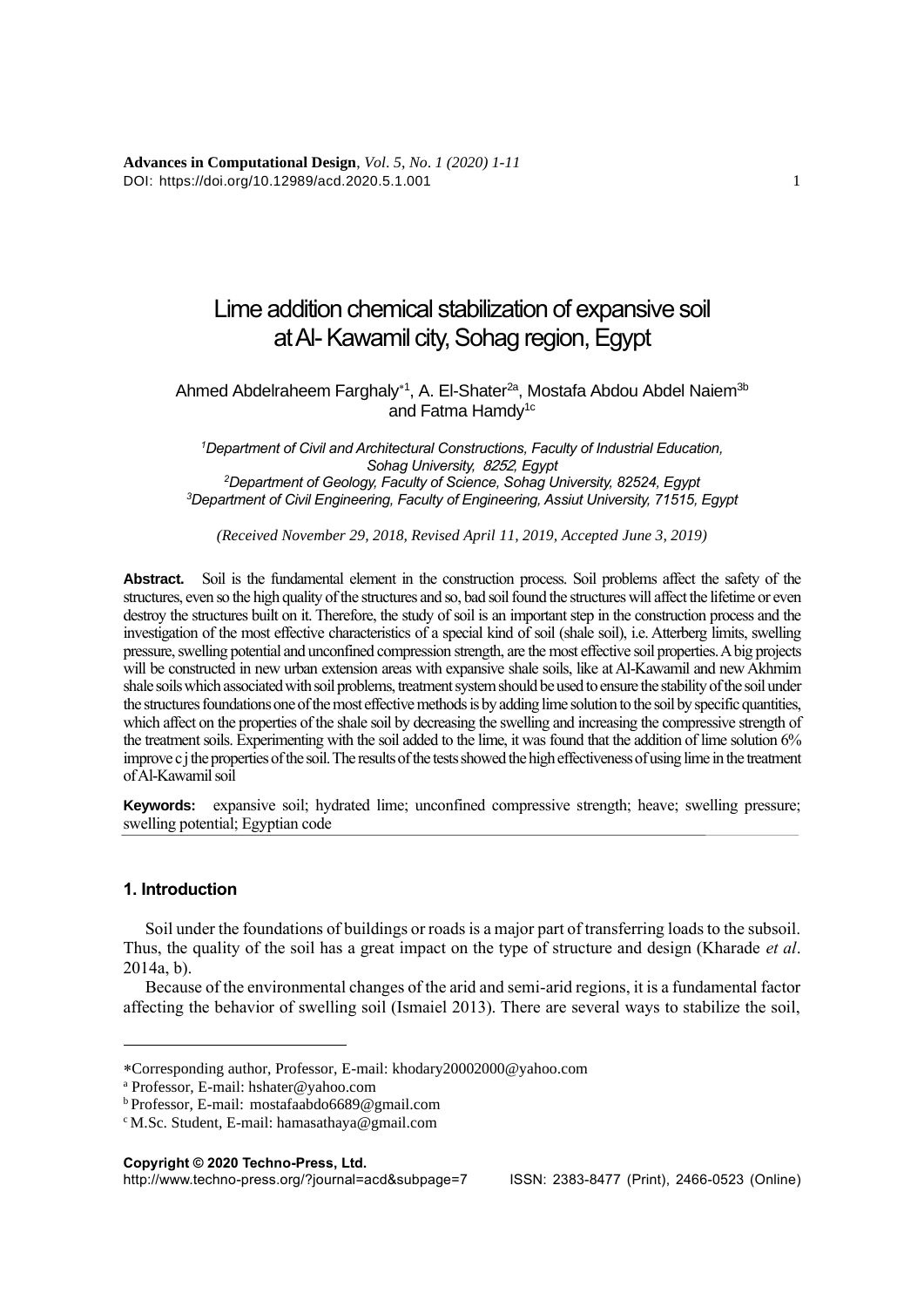including mechanical stabilization as replacement of sand or made sand cushions, thermal stabilization, electrical stabilization, and chemical stabilization as lime (Kanawi and Kamel 2013). In the present study, the soil of Al-Kawamil was treated using chemical additives lime. The lime addition to the expansive soil resulted in a chemical reaction causing an improvement of the properties of soil due to the physical, chemical, and mineral changes of the soil (Indiana Dept. of Transportation 2008).

This interaction depends on the mineral composition of the soil fouling, PH and the proportion of lime added to treat the soil moisture content and temperature (Al-Mukhtar *et al.* 2010).

Several studies were conducted on the treated soil. For example, Malhotra and Naval improved the properties of expansive soil with lime in varying percentages. The stabilization of black cotton, called expansive soil, using lime (Modak *et al*. 2012a, b). Hesham used5% of lime in soil treatment in Al-Kawthar area, Sohag. This decreased plasticity and increased water content (Ismaiel and Badry 2013). Lime was widely used in the 20th century to stabilize soil for structures and roads in Europe to change the properties of soil, decrease plasticity, swell capacity and increase water content (Laguros *et al*. 1956a, b, Lu *et al.*1957a, b, Lambe 1962, Compendium 1979). Al-Mukhtar treated the soil with lime by  $\geq 6\%$  on 7 days at a high temperature of 50°C and increased the percentage of unconfined compression (Al-Mukhtar *et al.* 2010). Sea Bell treated the soil with lime and depended on the temperature at which it was treated (Bell 1996). Emarah and Seleem treated the roads serving the wind farms at Zafarana region, Egypt on the Red using lime (7% of the soil weight) and the effect of using seawater instead of the potable water as mixing water for the lime-treated soil and its effect on the swelling behavior (Emarah and Seleem 2017). Lime was added to its seawater to treat the expansive soil [\(Rajasekaran and Narasimha](https://www.sciencedirect.com/science/article/pii/S0029801896000108#!) 1997). In this paper, the Olympus Px51 opticalmicroscope of natural and treated stabilized soil to Scanning electron microscope samples studies. The tests used for the Egyptian code were carried out and units were used. Chemical stabilization is used by mixing or injection into the soil such as Portland cement, lime, asphalt, calcium chloride, and sodium chloride.

Yasuhara and Chang, 2017 provided four different articles with valuable findings and recommendations on innovative and eco-friendly soil treatment.

Yilmaz *et al.* 2018 provided a treatment method for high plasticity clayey with Portland cement and sodium hexametaphosphate, aluminum sulfate, sodium carbonate, and sodium silicate and applied unconfined compressive strength they concluded that the strength of the soil-cement mixture increased with cement values increased and for adding Chemical components with no significant effect on soil strength and vice versa increase such chemical components decreased the soil strength. Hu *et al.* 2018 studied organic-sandy soils and suggested cement treatment method and concluded that the optimal permutation of these influencing factors is suggested for the reinforcement of organic-sandy soils.

Younis *et al.* 2017 used cotton stalks as feedstock for biochar production to improve the soil characteristics.

Herrier *et al.* 2018, used lime treated of soil and concluded that lime used in embankment protect surfaces of erosion.

Kaur, and Singh, 2012 treated soil by lime and concluded that ability of the lime in stabilizing the soil increasing the optimum moisture contents with increasing % lime and the maximum dry density value decreases with increasing lime %, and increasing confined compressive strength with a certain % lime addition.

Afaf *et al.* 2013, used lime powder in Red Sea road soil and concluded that the water content increased by increasing % lime powder, the compressive strength increase and decrease maximum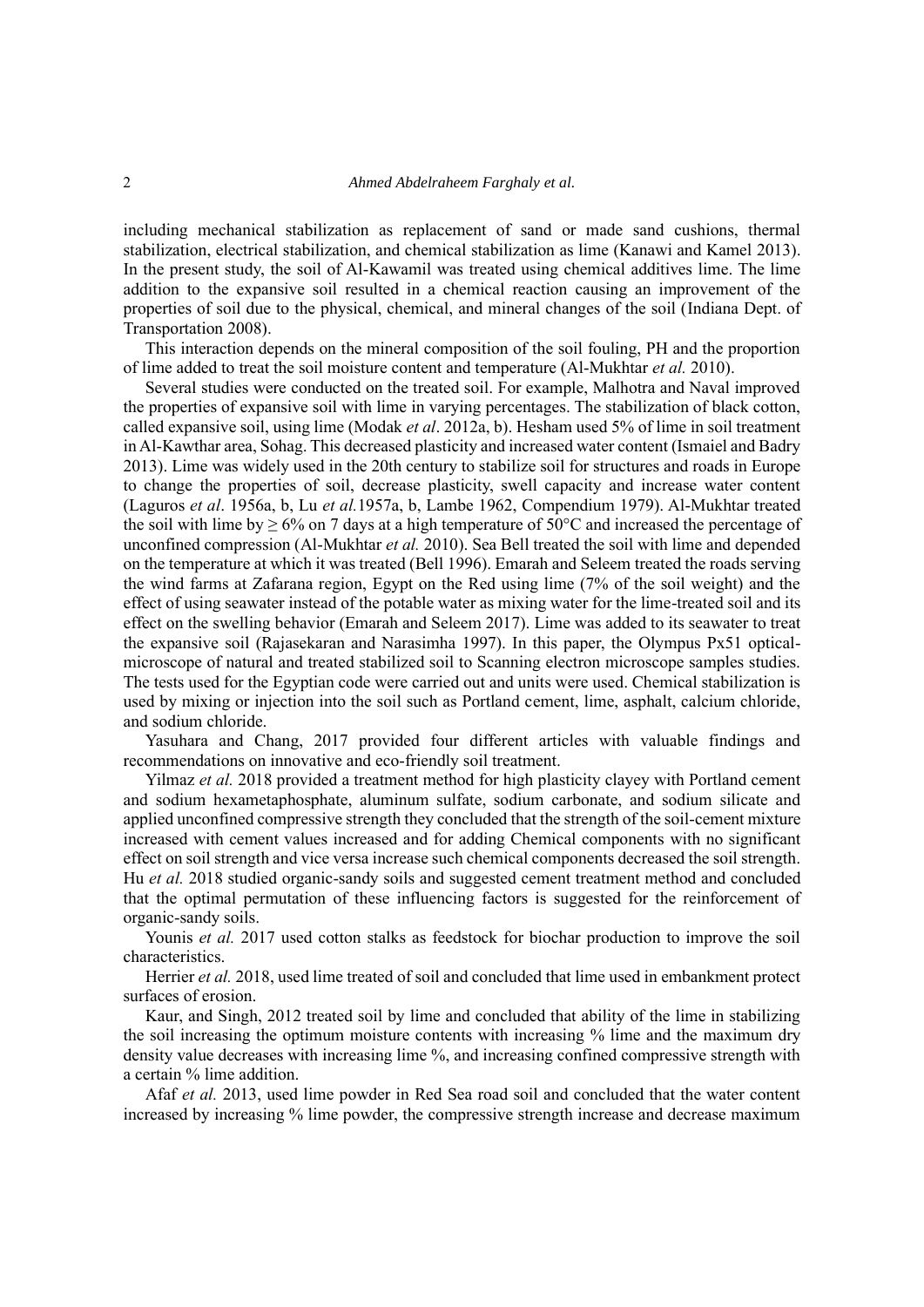

Fig. 1 Geological map of the studied area

dry density, so that treatment of soil cracks will be more effective when using lime powder especially when water leakage in such shale soils.

In this study, the geotechnical investigations were carried out to determine the properties of swelling soil in Al-Kawamil area, Sohag. The study mainly aimed to stabilize the soil using hydrated lime chemical to reduce the swelling of soil for roads and structures.

#### **2. Location and geological properties of the studied area**

The study was conducted at Al – Kawamil (New Sohag) lies 12 km to the southwest of the city, to the west of the Nile river.

It lies at latitude of 26˚ 27' 23.76'' and a longitude of 31˚ 40' 58.62'', where the clay sediments are distributed in the geological map in Fig .1. The case study is the green-colored expansive soil at New Sohag area defined Shale Fig.1.

#### **3. Lime stabilization**

Lime is defined as a product of high-temperature when its calcination occurs. Many studies explain how to improve the mechanical and hydraulic properties of the expansive soil after lime addition. Most of them focus on the changes associated with the Atterberg limits and the changes of soil in terms of swelling pressure, swelling potential and shear strength (Al-Mukhtar *et al*. 2012). Lime addition for soil clays provides an abundance of calcium ions  $(Ca2<sup>+</sup>)$  and magnesium ions  $(Mg2<sup>+</sup>)$ . These ions tend to displace other common actions such as sodium (Na<sup>+</sup>) or potassium (K<sup>+</sup>), in a process known as action exchange replacement of sodium or potassium ions because calcium significantly reduces the plasticity index of the clay. Lime addition leads to decreased plasticity, decreased swelling of the soil, and increased pH of the soil, resulting in a change in the properties due to the interaction of lime with clay content. The ratio of adding lime (2-8%) of the soil weight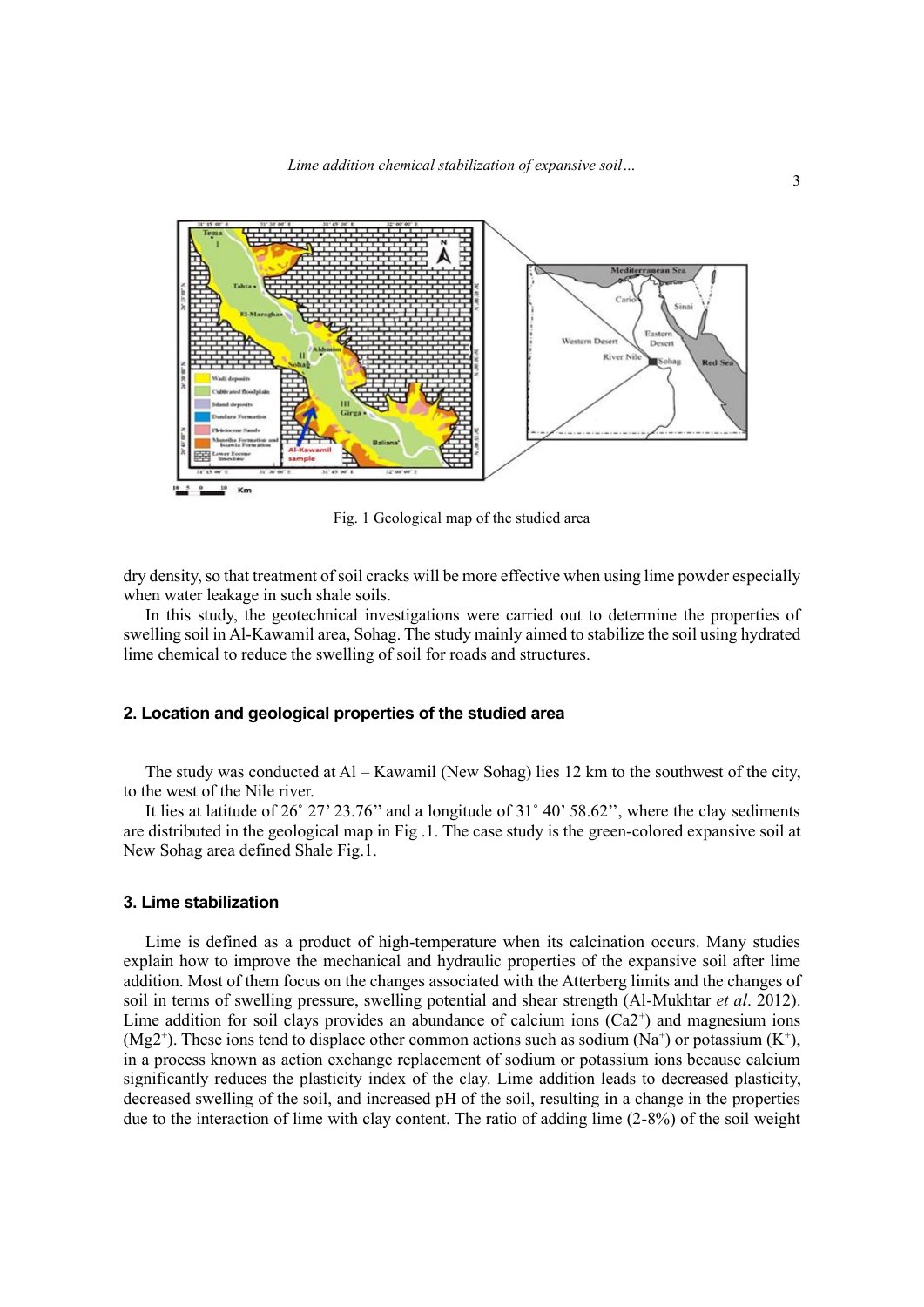PH reached 12.4, which is the safest value (Chen 1975, Tensar Technical Note 1998). The graph is drawn between the value of the PH and the percentage of lime. The optimal lime content must be determined corresponding to the maximum PH value (Afaf and Hesham 2013, Ahmed Abbas Galal Abd Allah 2012).

## **4. Treatment methodology**

In this study, the proposed treatment was the expansive Pliocene subgrade (expansive shell microfacies). Many parameters (including plasticity, compaction, swelling pressure, swelling potential and unconfined compression strength) were calculated.

#### **5. Materials and methods**

#### *5.1 Materials*

The experimental part of the study aimed to investigate the effect of lime addition on the soil and the treatment period on Atterbirg limits, confined strength, and microscopic analysis. The samples were collected from Al-Kawamil region. They were milled and removed from 40 sieves and heated at 50°C for 24 hours. Then, lime was added by weight (Eades and Grim 1966). The chemical analysis of lime was completed. Table (1) showed that it was mainly composed of the oxides of calcium, aluminium, iron, and silica. Hydrated lime is calcium hydroxide, Ca(OH)2. It is produced by reacting quicklime (CaO) with sufficient water to form a white powder.

High calcium quicklime + Water Hydrated lime + Heat CaO + H2OCa(OH)2+ Heat Hydrated lime that is used in most of the lime is sometimes used in lime stabilization applications such as dehydrated dolomitic lime, monohydrated dolomitic lime, and dolomitic quicklime (Tensar Technical Note 1998, Hassan Abdo Mohamed Abdel-Kader 2017).

#### *5.2 Methods*

The stabilization process takes several steps. First, chemical analysis (XRD, X-ray fluorescence) of both the sample and the hydrated lime was carried out, where the mineralogical analysis was carried out by X-ray for soil and XRF for lime. Second, the sample was milled and sieved in 40, dried at  $50^{\circ}$ C for 24 hours, and lime was added to it by 6% of weight; it is the suitable percentage according to PH test. Third, a compacted sample of the mixture at maximum dry density and optimum water content was prepared. For this test, unconfined compression (AASHTO 2010). Swelling test and free swelling were calculated (Egyptian code 2001). Finally, the structural changes of the soil were studied using the electron microscope before and after the treatment.

|  | Table 1 Chemical analysis of lime |  |  |
|--|-----------------------------------|--|--|
|  |                                   |  |  |

| Chemical Elements Mg Al |  | $S_1$ $\sim$ | – CI | K   | Ta | Тı | Mn                | Fe |          | Na l | L.O. I |
|-------------------------|--|--------------|------|-----|----|----|-------------------|----|----------|------|--------|
| Percent $(\% )$         |  | $1.1$ $-$    |      | .27 |    |    | $62.6$ $0.01$ --- |    | 1.4 0.01 | .55  |        |

\*LOI: Los of ignition

4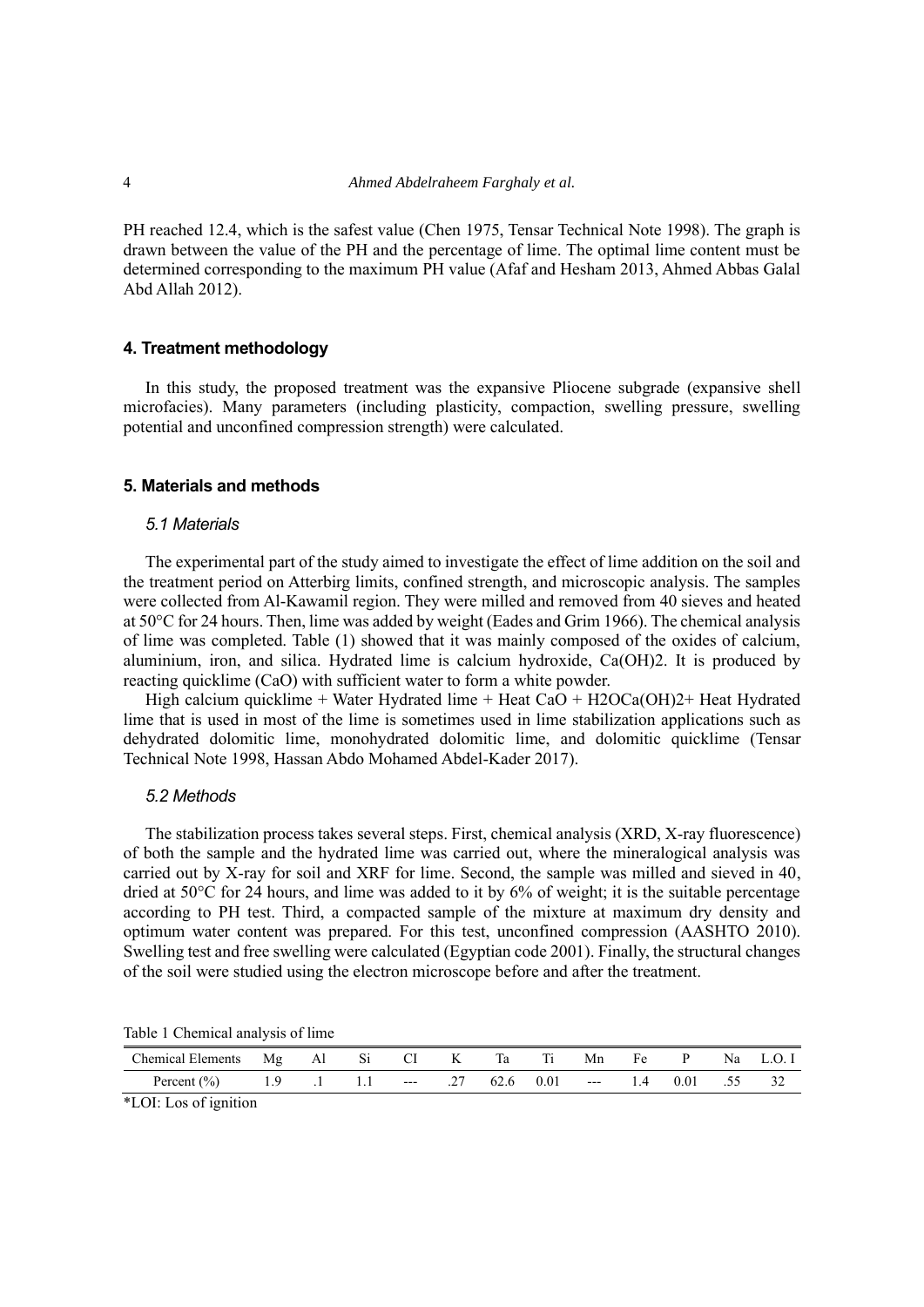

Table 2 XRD analysis of studied samples

Fig. 2 Relationship between pH values and Lime content (%) to determine the optimum lime content of an expansive shell

| Table 3 Values of pH and lime contents of lime |
|------------------------------------------------|
|------------------------------------------------|

| Lime Content% | 0% | 10/0 | $2\%$ | $3\%$ | 4%    | 5%    | 6%   | $7\%$ | 8%    | $9\%$ | 10%  |
|---------------|----|------|-------|-------|-------|-------|------|-------|-------|-------|------|
| PH value      | 0  | -79  | . .   |       | 12.35 | 12.38 | 12.4 | 12.42 | 12.45 | 12.47 | 12.5 |



Fig. 3 Atterbirg Limits before and after treatment

Where: L.L: Liquid Limit PL: Plastic Limit PI: Plasticity Index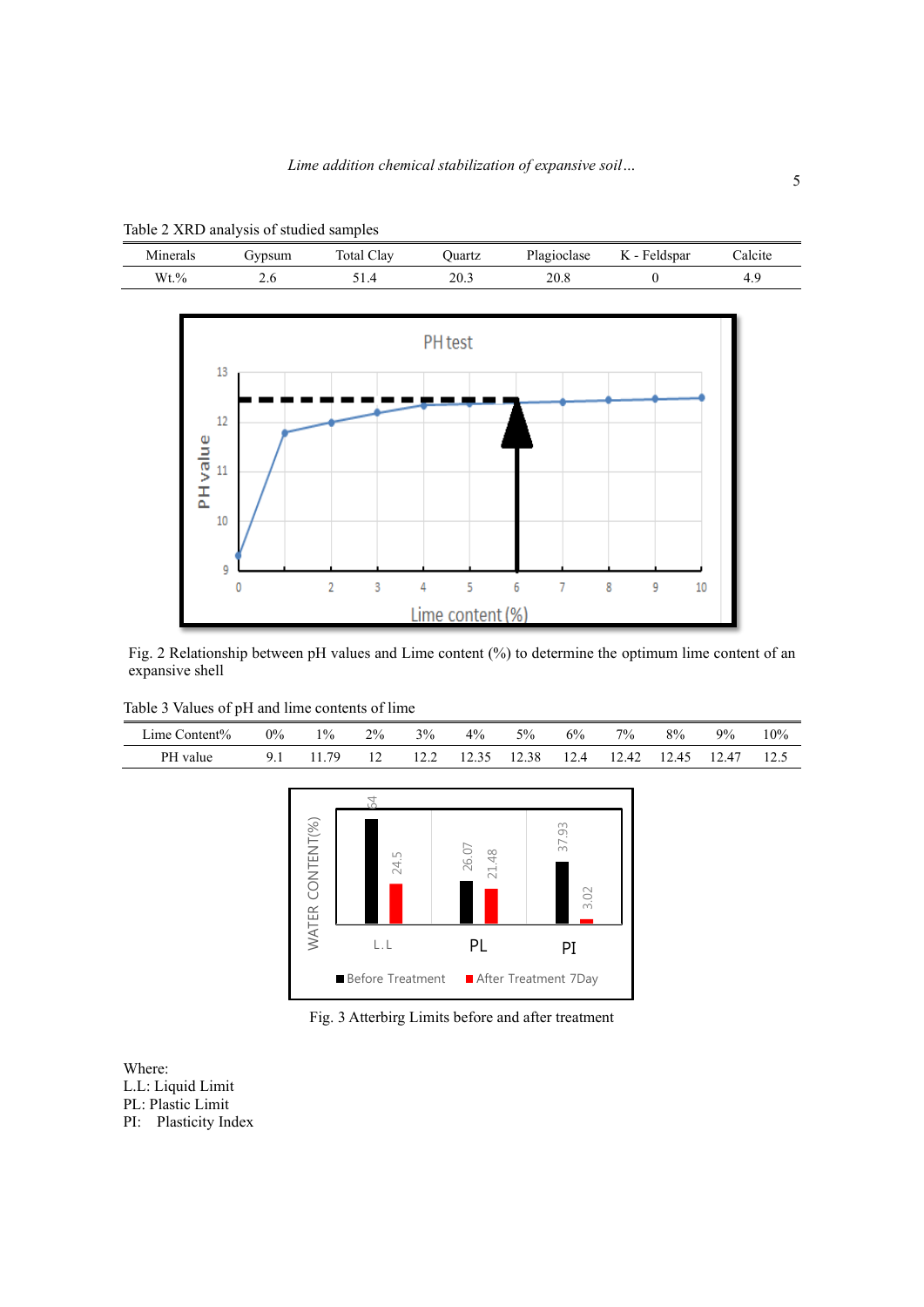

Fig.4 Compaction curves Before and After Treatment



Fig. 5 Unconfined compression strength curves Before and After Treatment 7 days

## **6. Results**

## *6.1 Results of mineralogical analysis and PH value*

The mineralogical analysis results showed that the expansive soil is a basic constituent of clay, calcite, and quartz, as shown in table 2. The best ratio of pH obtained for soil treatment was 6% of lime ratio. Fig. 2 and Table 3 show the relationship between pH values and lime content.

## *6.2 Results of geotechnical tests*

#### *6.2.1 Atterberg limits*

Fig.3 shows the values of Atterberg limits of the soil before and after the lime treatment, including (liquid limit, plastic limit and plasticity index) Fig. 3. The addition of lime reduced both L.I, P.L and PI from 64 to 24.5, from 26.07to 21.48, and from 37.93 to 3.02, respectively.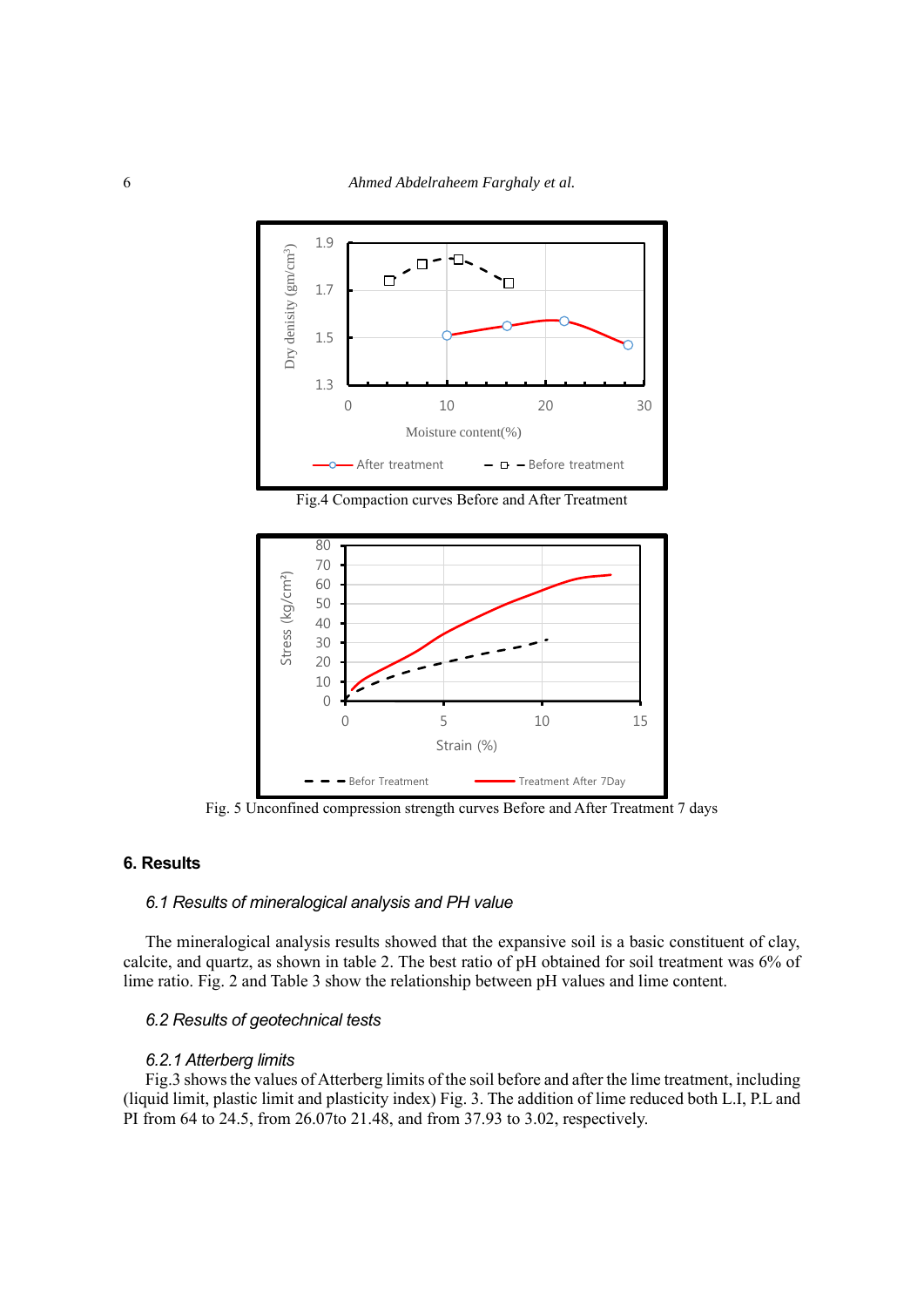

Fig. 6 Swelling Potential curves Before and After Treatment 7 days



Fig. 7 Swelling Pressure curves before and after Treatment 7 days

## *6.3 Compaction test results*

Results showed that the maximum dry density of soil before treatment increased from 1.83 to 1.9 and the optimum content water increased from 8.71 to 11.2. After treatment, the maximum dry density was 1.57 and the optimum content water was 21.9, as shown in Fig. 4. After the addition of the lime, the compacting of the sample in proctor reduced the dry density.

## *6.4 Unconfined compression test results*

Fig. 5 shows the stress and strain curve of the unconfined compression before and after treatment with lime and the results showed an increase in the compression strength of the sample added to lime after7 days of the test from 31.65 without Lime to 65 kg/cm<sup>2</sup> with Lime.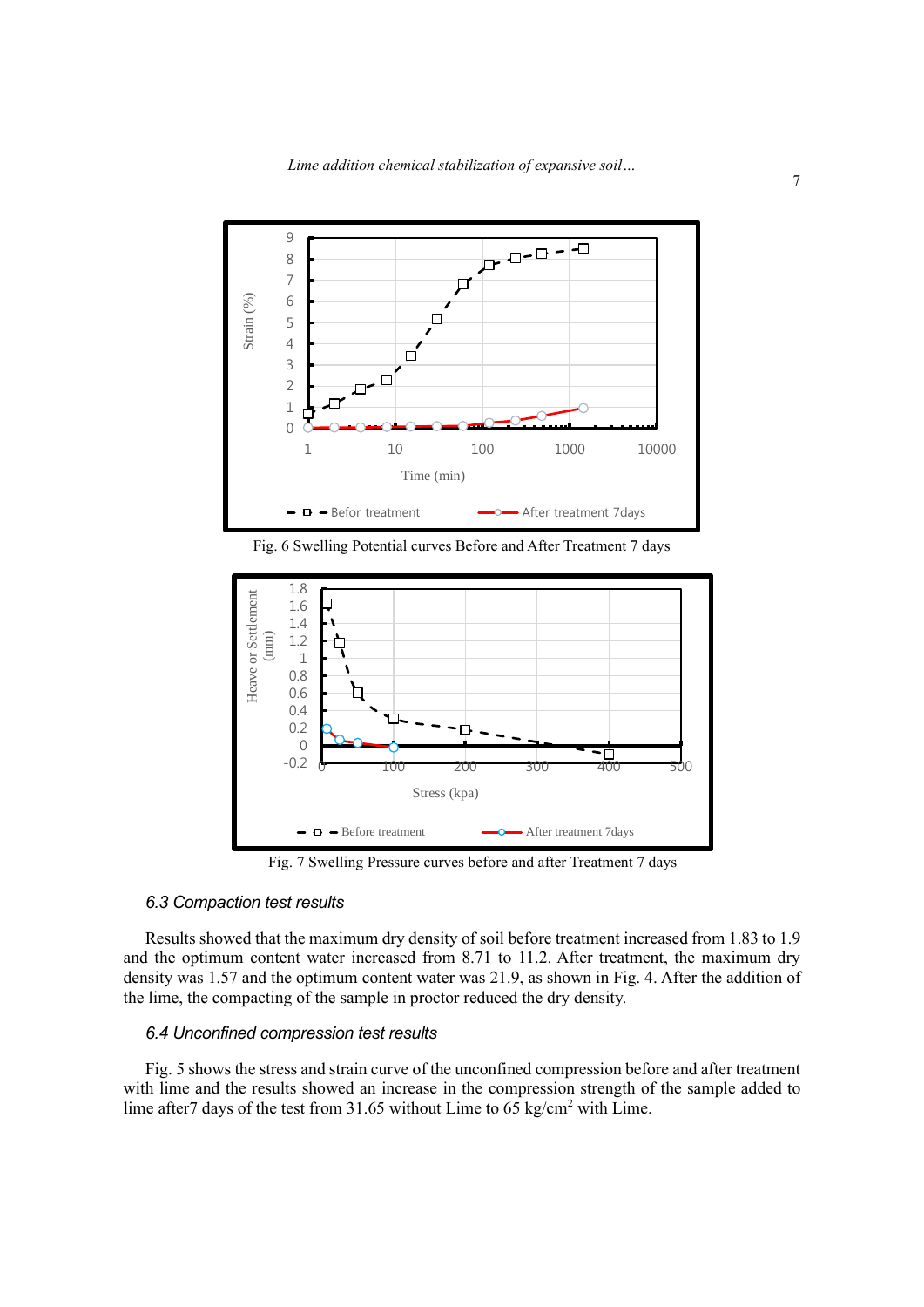





Fig. 8b Scanning electron micrograph of treatment lime 6% after 7days



Fig. 8c Scanning electron micrograph of treatment lime 6% after 28 days

## *6.5 Swelling test results*

## *6.5.1 Swelling potential*

Fig. 6 shows the results of stress and time curve of the swelling potential before and after the treatment with lime. The results showed a decrease in the swelling sample with time. After 7 days of the test, the swelling potential became from 8.5% without lime to 0.97% with lime.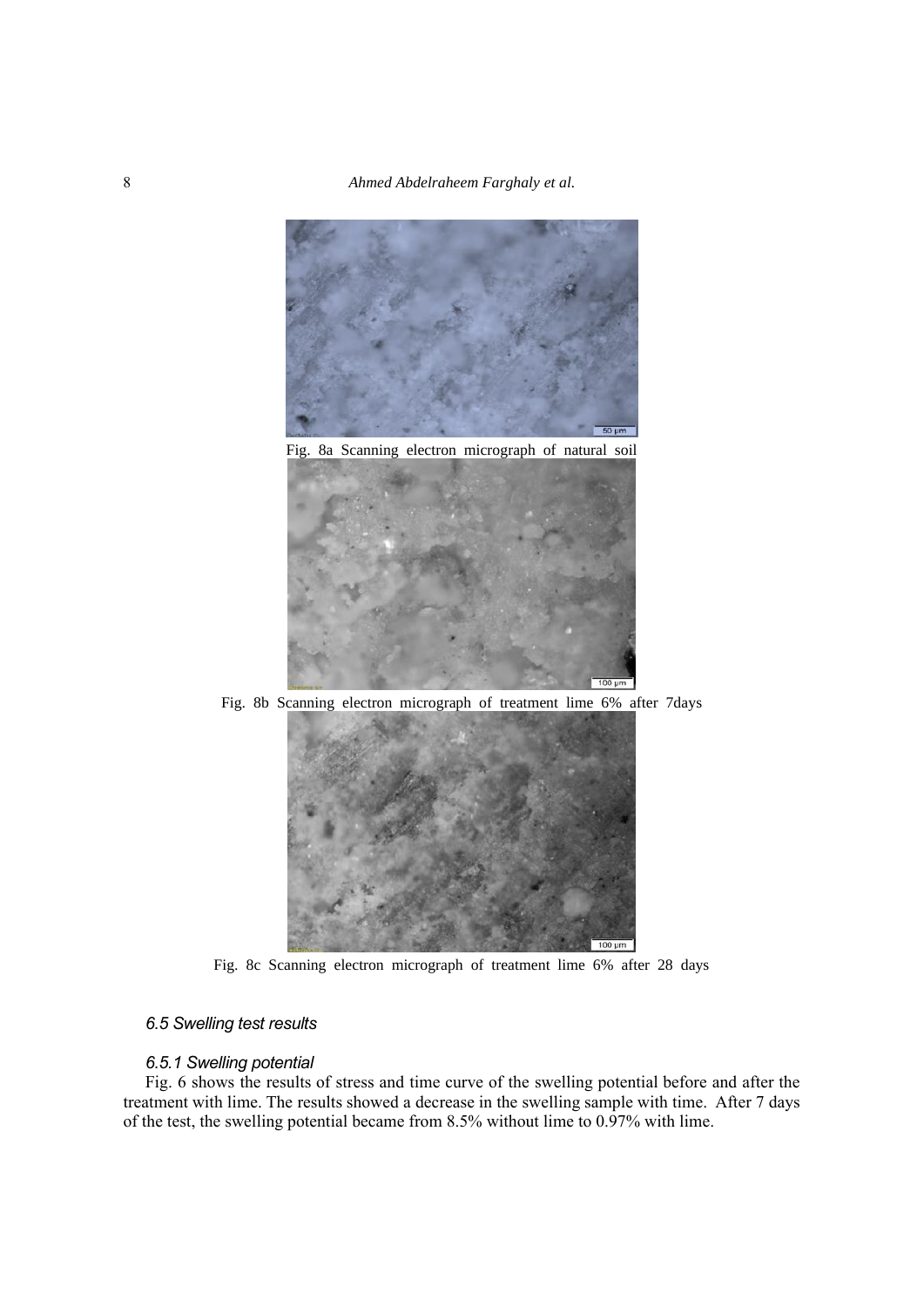#### *6.5.2 Swelling pressure*

Fig. 7 shows the results of settlement (mm) and stress (KPa) curve of the swelling pressure before and after treatment with lime. The results showed a change in the vertical displacement of the limetreated clay after the load is reduced heave with increased stress levels. Before treatment, the swelling pressure was 335 Kpa without lime and after (7) days of treatment it became 75 Kpa with lime.

#### *6.6 Microstructural changes*

Changes in the microscopic structure of the sample play a significant role in showing the improvement of the geotechnical properties before and after lime addition (Ismaiel 2006). Fig. 8a shows a microscopic picture of the soil in its natural state showing the arrangement of clay particles, silt and fine sand. Fig. 8b shows a microscopic image of the soil stability by 6% after 7 days of adding lime. The picture shows the reaction of lime with clay to the formation of particles of different sizes resulting in increased soil porosity. Fig. 8c shows a micrograph of the soil stability after 28 days of adding lime. The micrograph illustrates the aggregated arrangements due to flocculation and a formation of hydration reaction products coating and cementing the particles, that leads to reducing the porosity of the particles system.

#### **7. Conclusions**

The objective of this study was to stabilize shale soils to improve the geotechnical properties of these soils regions. The lime was used as solution to stabilize the soil properties, like plasticity, Atterberg limits, swelling potential, swelling pressure, and unconfined compression. The samples were prepared by adding 6% of the lime by weight of the soil and the following conclusions were drawn:

The hydrated lime added to clay led to low plasticity index from 37.93% to 3.02%.

 The addition of lime led to increasing the optimum moisture content according to the Proctor test and reducing the maximum dry density as the water content increased from 11.2 to 21.9 % and the maximum dry density reduced from 1.9 to 1.57 gm/cm3.

- The unconfined pressure strength after 7 days of treatment increased from 31.65 to 65 kg/cm2.
- The swelling pressure with increased stress levels decreased from 335 to 75 KPa.
- After 7 days of treatment, the swelling potential decreased from 8.15% to 0.97%.

Scanning electron microscope studies of the stabilized soil indicated that the microstructures of the tested mudstone microfacies changed due to lime-addition. The Olympus Px51 optical-microscope of natural and treated stabilized soils indicated the formation of new cementations compounds and mineral crystals as a pozzolanic reaction product through the long-term treatment.

#### **References**

AASHTO (2010), *Standard Method of Test for Unconfined Compressive Strength of Cohesive Soil*, ASTM Internationl, Washington, DC., USA.

Ahmed Abbas Galal Abd Allah (2012), *"Surveying and Geotechnical Studies for the Evaluation of Deformation Along Qena-Safaga Road"*, M.Sc. Dissertation, Minia University, Egypt.

Al-Mukhtar, M., Khattab, S. and Alcover, J. F. (2012), "Microstructure and geotechnical properties of lime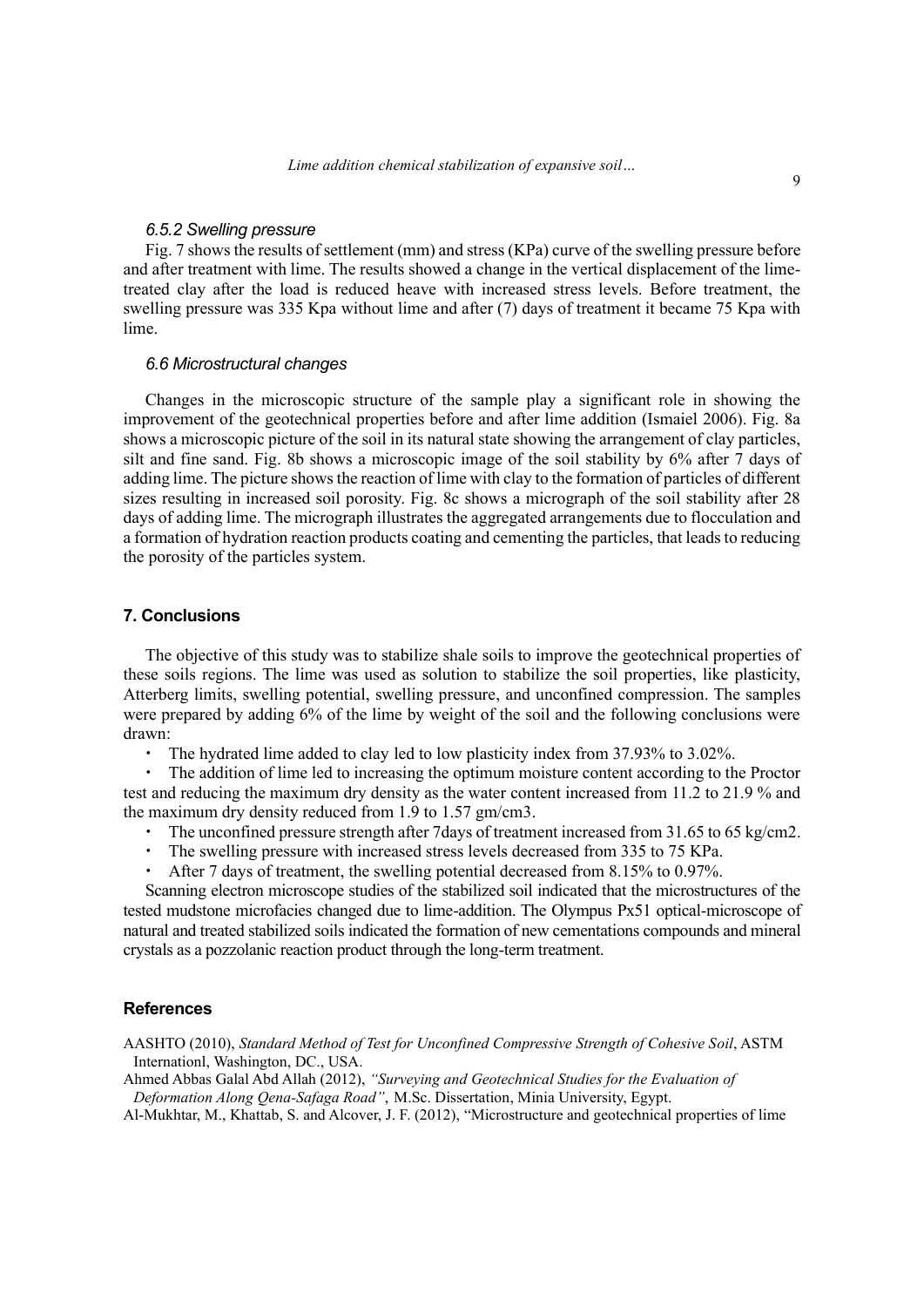treated expansive clayey soil", *Eng. Geology*, **139-140**, 17-27,

https://doi.org/10.1016/j.enggeo.2012.04.004

Al-Mukhtar, M., Lasledj, A. and Alcover, J. F. (2010), "Behaviour and mineralogy changes in lime-treated expansive soil at 50 C", *Appl. Clay Science*, **50**(2), 191-198, https://doi.org/10.1016/j.clay.2010.07.023

Bell, F. G. (1996), "Lime stabilization of clay minerals and soils", *Eng. geology*, **42**(4), 223-237.

Berber, Afaf A. H. M., Hesham A. H. I. and Atef A.Elh. M. (2013), "Improvement of expansive subgrade by lime addition", *J. Eng. Sci., Assiut Uni., Faculty of Eng.*, **41**(5), 1778-1795.

Chen, F. H. (1975), *Foundation on Expansive Soils,* Elsevier Science, Amsterdam, Netherlands.

Compendium (1979), State of the Art, "Lime Stabilization, Transportation Research Circular, Transportation Research Bd., *Natl. Research Council, Washington*. D.C., 45-75.

- Eades, J. L. and Grim, R.E. (1966), "A quick test to determine lime requirements for lime stabilization", *Highway Research Record*, (139), 61-72.
- Egyptian Code (2001), *Egyptian Code of Soil Mechanics, Foundations Carrying out and Designation, Part 2*, Laboratory Tests, 6th Edition, 314.
- Emarah, D. A., Seleem, S. A. (2017), "Swelling soils treatment using lime and sea water for roads construction", *Alexandria Eng. J*, **57**(4), 2357-2365. https://doi.org/10.1016/j.aej.2017.08.009.
- Hassan Abdo Mohamed Abdel-Kader (2017), *"Engineering properties and mineralogical composition for some Clay deposits at Qena",* M.Sc. Dissertation, Al Azhar University, Cairo, Egypt.
- Herrier G., Campos G., Nerincx N., Bonelli S., Puiatti D., Tachker P. and Cornacchioli F. (2018), "Lime treatment of soils: A solution for erosion resistant hydraulic earthen structures", *Proceedings of the third international Dam World conferenc*e, Foz do lguacu, Brazil, September.
- Hu J., Zhang L., Wei H., Du J. (2018), "Experimental study of the compressive strength of chemically reinforced organic-sandy soil", *Geomech. and Eng.,* **16** (3), 247-255, https://doi.org/10.12989/gae.2018.16.3.247

Indiana Department of Transportation (2008), "Design procedures for soil modification or stabilization", Department of Transportation, Indiana, U.S.A.

Ismaiel, H.A. (2013), "Cement kiln dust chemical stabilization of expansive soil exposed at El-Kawther Quarter, Sohag region, Egypt", *Intl. J. Geo.*, **4**(10), 1416-1424.

Ismaiel, H.A. and Badry, M.M. (2013), "Lime chemical stabilization of expansive deposits exposed at El-Kawther Quarter, Sohag Region, Egypt", *Geosciences*, **3**(3), 89-98.

Ismaiel.A.H.H. (2006), *"Treatment and Improvement of the Geotechnical Properties of Different Soft Fine-Grained Soils Using Chemical Stabilization",* Ph.D. Dissertation, und Landesbibliothek Sachsen-Anhalt University, Sachsen-Anhalt, Germany.

Kanawi, M.A. and Kamel, A O. (2013), "Durability of expansive soil treated by chemical additives", *Intl. J. Eng. and Innovative Tech.*, **3**(1), 315-319.

- Kaur P., and Singh G. (2012), "Soil improvement with lime", *IOSR J. Mech. Civil Eng*., **1**(1), 51-53.
- Kharade, A. S., Suryavanshi, V. V., Gujar, B. S. and Deshmukh, R. R. (2014), "Waste product 'Bagasse ash'from sugar industry can be used as stabilizing material for expansive soils", *Int. J. Res. in Eng. Tech.*, **3**(3), 506-512.

Laguros, J. G., Davidson, D. T., Handy, R. L. and Chu, T. Y. (1956), "Evaluation of lime for stabilization of loess", Am. Soc. Testing Mater. Proc., **56**(4), 1301-1319.

- Lambe T.W. (1962), "*Soil Stabilization in Foundation Engineer*, G.A. Leonards Ed., McGraw Hill Book Co., New York City, U.S.A.
- Lu, L. W., Davidson, D. T., Handy, R. L., and Laguros, J. G. (1957), "The calcium-magnesium ratio in soillime stabilization", *Proceedings of the Thirty-Sixth Annual Meeting of the Highway*, Washington D.C., USA, January.
- Malhotra, M., Naval, S. (2013), "Stabilization of expansive soils using low cost materials", *Int. J. Eng. Innovative Tech.*, **2**(11), 181-184.

Modak, P. R., Nangare, P. B., Nagrale, S.D., Nalawade, R.D. and Chavhan, V.S. (2012), "Stabilization of black cotton soil using admixtures", *Intl. J. Eng.Innovative Tech. (IJEIT)*, 1.

Rajasekaran G. and Narasimha S. (1997), "Fabric and mineralogical studies on lime treated marine clays",